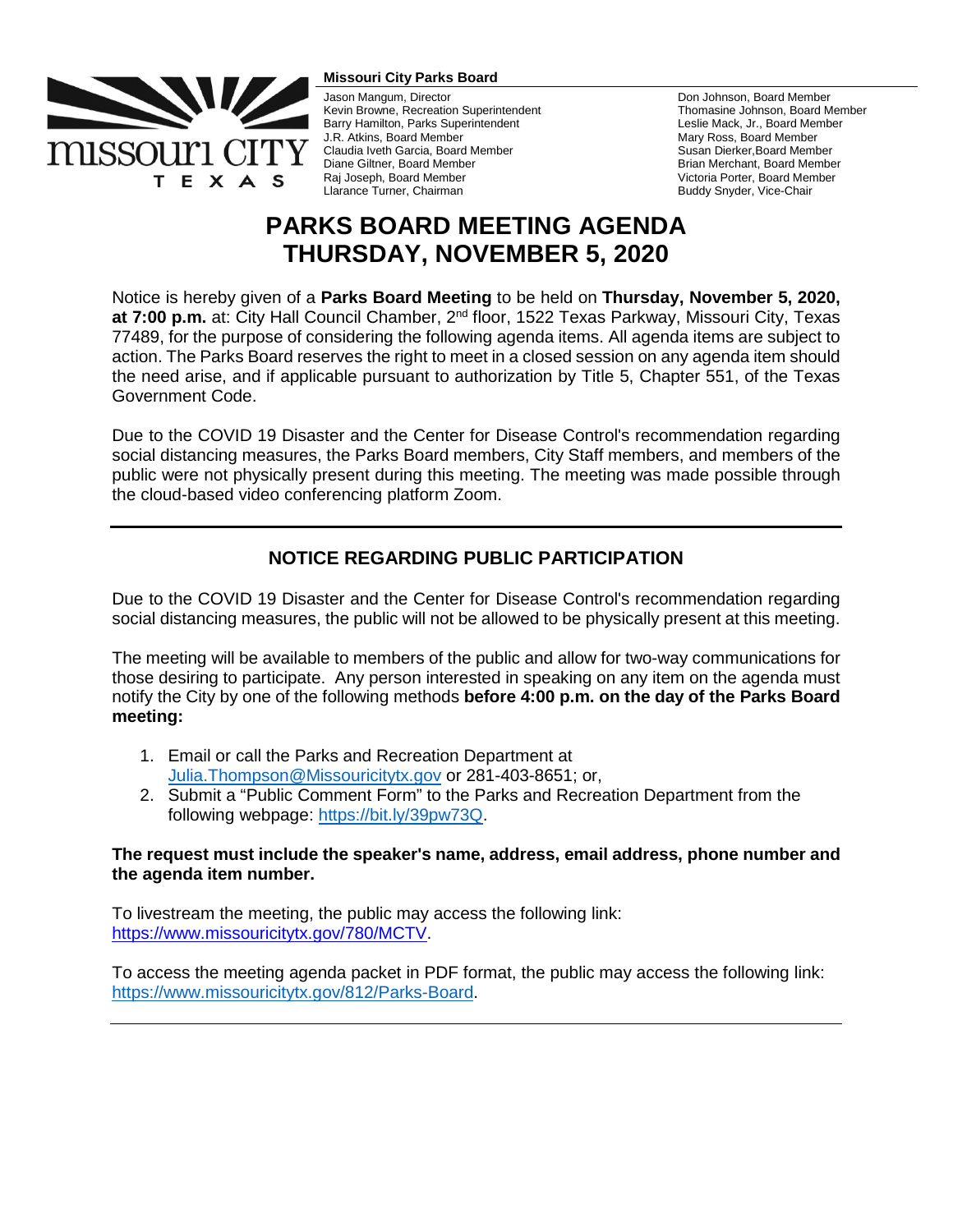- **1. CALL TO ORDER**
- **2. CONSIDER APPROVAL OF THE OCTOBER 1, 2020 PARKS BOARD MEETING MINUTES**
- **3. PUBLIC COMMENTS**
- **4. PRESENT ENCROACHMENT POLICY** *Parks Superintendent: Barry Hamilton*
- **5. STAFF REPORTS**
	- **Parks Projects: Parks Superintendent Barry Hamilton**
	- *b. Parks Operations: Parks Superintendent Barry Hamilton*
	- *c. Recreation: Recreation Superintendent Kevin Browne*
- **6. BOARD REPORTS**
- **7. ITEMS FOR NEXT AGENDA**
- **8. ADJOURN**

**In compliance with the Americans with Disabilities Act, the City of Missouri City will provide for reasonable accommodations for persons attending Parks Board meetings. To better serve you, requests should be received 24 hours prior to meetings. Please contact Maria Jackson, City Secretary, at 281.403.8686.**

## **CERTIFICATION**

I certify that a copy of the November 5, 2020, agenda of items to be considered by the Missouri City Parks Board was posted in a place convenient to the public in compliance with Chapter 551 of the Texas Government Code on November 2, 2020, at 3:00 p.m.

 $\bigwedge$  marades Yomara Frias City Secretary Department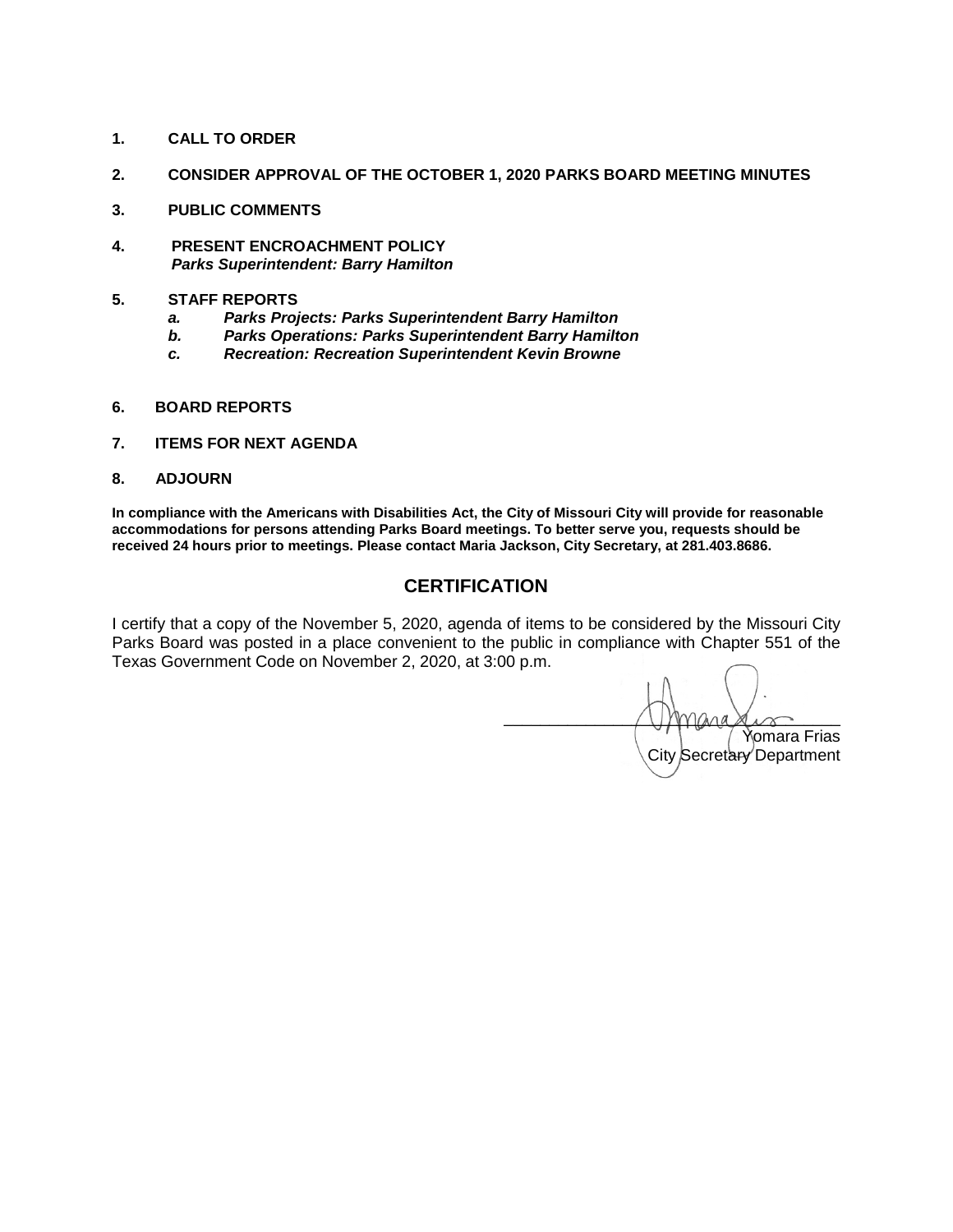

**Missouri City Parks Board** 

Jason Mangum, Director Kevin Browne, Recreation Superintendent Barry Hamilton, Parks Superintendent J.R. Atkins, Board Member Claudia Iveth Garcia, Board Member Diane Giltner, Board Member Raj Joseph, Board Member Llarance Turner, Chairman

Don Johnson, Board Member Thomasine Johnson, Board Member Leslie Mack, Jr., Board Member Mary Ross, Board Member Susan Dierker,Board Member Brian Merchant, Board Member Victoria Porter, Board Member Buddy Snyder, Vice-Chair

# **PARKS BOARD MEETING MINUTES THURSDAY, OCTOBER 1, 2020**

Notice is hereby given of a **Parks Board Meeting** to be held on Thursday, October 1<sup>st</sup>, 2020, at **7:00 p.m.** at: **City Hall Council Chamber, 2nd floor,** 1522 Texas Parkway, Missouri City, Texas 77489, for the purpose of considering the following agenda items. All agenda items are subject to action. The Parks Board reserves the right to meet in a closed session on any agenda item should the need arise, and if applicable pursuant to authorization by Title 5, Chapter 551, of the Texas Government Code.

Due to the COVID 19 Disaster and the Center for Disease Control's recommendation regarding social distancing measures, the Parks Board members, City Staff members, and members of the public were not physically present during this meeting. The meeting was made possible through the cloud-based video conferencing platform Zoom.

## **NOTICE REGARDING PUBLIC PARTICIPATION**

Due to the COVID 19 Disaster and the Center for Disease Control's recommendation regarding social distancing measures, the public will not be allowed to be physically present at this meeting.

The meeting will be available to members of the public and allow for two-way communications for those desiring to participate. Any person interested in speaking on any item on the agenda must notify the City by one of the following methods **before 4:00 p.m. on the day of the Parks Board meeting:** 

- 1. Email or call the Parks and Recreation Department at [sydney.andrews@missouricitytx.gov](mailto:sydney.andrews@missouricitytx.gov) or 281-403-8638; or,
- 2. Submit a "Public Comment Form" to the Parks and Recreation Department from the following webpage: [https://bit.ly/39pw73Q.](https://bit.ly/39pw73Q)

## **The request must include the speaker's name, address, email address, phone number and the agenda item number.**

To livestream the meeting, the public may access the following link: [https://www.missouricitytx.gov/780/MCTV.](https://www.missouricitytx.gov/780/MCTV)

To access the meeting agenda packet in PDF format, the public may access the following link: [https://www.missouricitytx.gov/812/Parks-Board.](https://www.missouricitytx.gov/812/Parks-Board)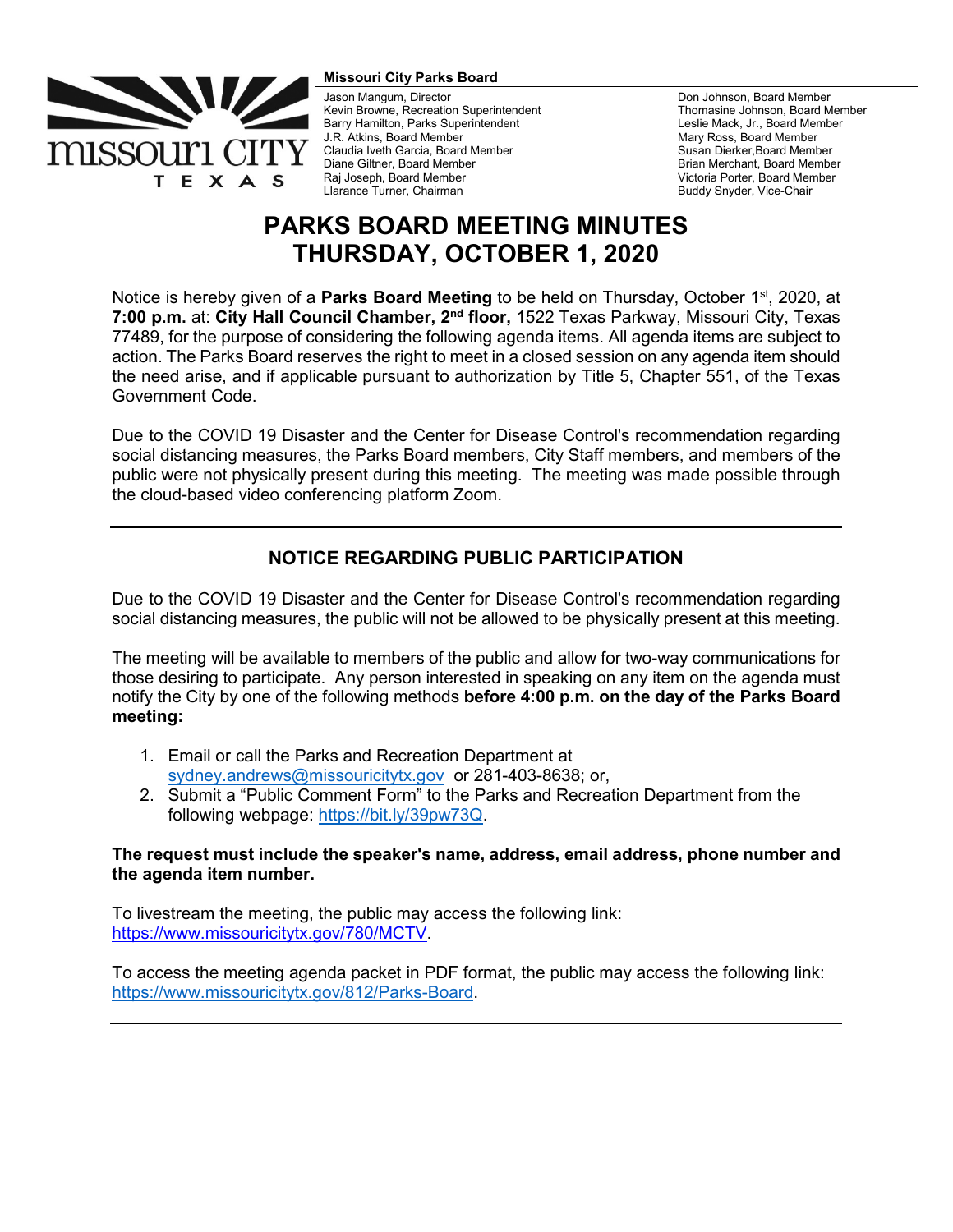**Attendees:** Diane Giltner, Don Johnson, Vice-Chair Buddy Snyder, Victoria Porter, Raj Joseph, Mary Ross, Claudia Yvette Garcia, Brian Merchant, Chairman Llarance Turner, Susan Dierker, Thomasine Johnson and J.R. Atkins

#### **Absent were:** Leslie Mack Jr (Excused)

**Staff in Attendance:** Director Jason Mangum, Parks Superintendent Barry Hamilton, Recreation Superintendent Kevin Browne, Administrative Assistant Sydney Andrews, Recreation Manager Daniele Stewart, MCTV Producer Douglas Penalba and Assistant City Attorney James Santangelo. **Others in Attendance:** Randy Troxell

## **1. CALL TO ORDER**

Chairman Turner called the meeting to order at 7:02p.m.

## **2. CONSIDER APPROVAL OF THE SEPTEMBER 3, 2020 PARKS BOARD MEETING MINUTES**

Board Member Atkins made a motion to approve the September 3<sup>rd</sup>, 2020 minutes. Board Member Ross seconded the motion. The vote was unanimous**. The motion passed.**

## **3. PUBLIC COMMENTS**

There were no public comments.

## **4. HONOR THE RETIREMENT OF ASSISTANT DIRECTOR RANDY TROXELL**

The Board and Staff all honored and thanked Randy Troxell for his 29 years of service as Missouri City's Assistant Director of Parks and Recreation. Everyone on the Board had the opportunity to say a few words on behalf of Mr. Troxell. Stating that former Assistant Director Troxell will truly be missed and he is the memory of the Parks and Recreation Department. Board Members shared their favorite memories and special moments over the years with Mr. Troxell. Former Assistant Director Troxell thanked the board for all the nice comments and wishes.

## **5. ELECTION OF OFFICERS: CHAIR AND VICE-CHAIR POSITIONS**

Chairman Turner opened the floor for nominations. Board Member Giltner nominated Chairman Turner to continue as Chair. Board Member D. Johnson seconded the motion. The vote was unanimous. **The motion passed.** Chairman Turner opened the floor for nominations for Vice-Chair. Board Member Atkins nominated Board Member D. Johnson. Board Member Merchant nominated Vice Chair Snyder to continue as Vice Chair. Board Member Ross seconded both nominations. Board Member Porter nominated Board Member T. Johnson. Board Member T. Johnson respectfully declined the nomination. Board Member D. Johnson respectfully declined his nomination. With no other nominations, Chairman Turner closed nominations and moved for a vote to have Vice Chair Snyder continue as Vice Chair. The vote was unanimous. **The motion passed.**

## **6. DISSCUSS POSSIBLE PROJECTS IN MISSOURI CITY THROUGH THE FIRST COLONY CAPITAL IMPROVEMENT PROJECT**

Board Member Atkins stated that he also serves on the First Colony HOA Board. He continued by stating that that board is in the process of creating there five year capital improvement plan. He stated that the board and leadership of First Colony has talked about partnering up with Missouri City to get some projects completed in the area. In the past the First Colony HOA Board has partnered with the City of Sugar Land and want to grant the same opportunities to the City of Missouri City. Board Member Atkins wanted to present this idea to Parks Board to see if any of the Board Members had any ideas inside of the first colony space of Missouri City. One idea that had been presented is to update the First Colony Trail Head and make it more of a fitness pack for all ages and trail extensions. Board Member Giltner agreed with Board Member Atkins recommendation to update the First Colony Trail Head. Director Mangum stated that the department has looked into the First Colony area. Stating that The First Colony Trail Head and trail extensions are there main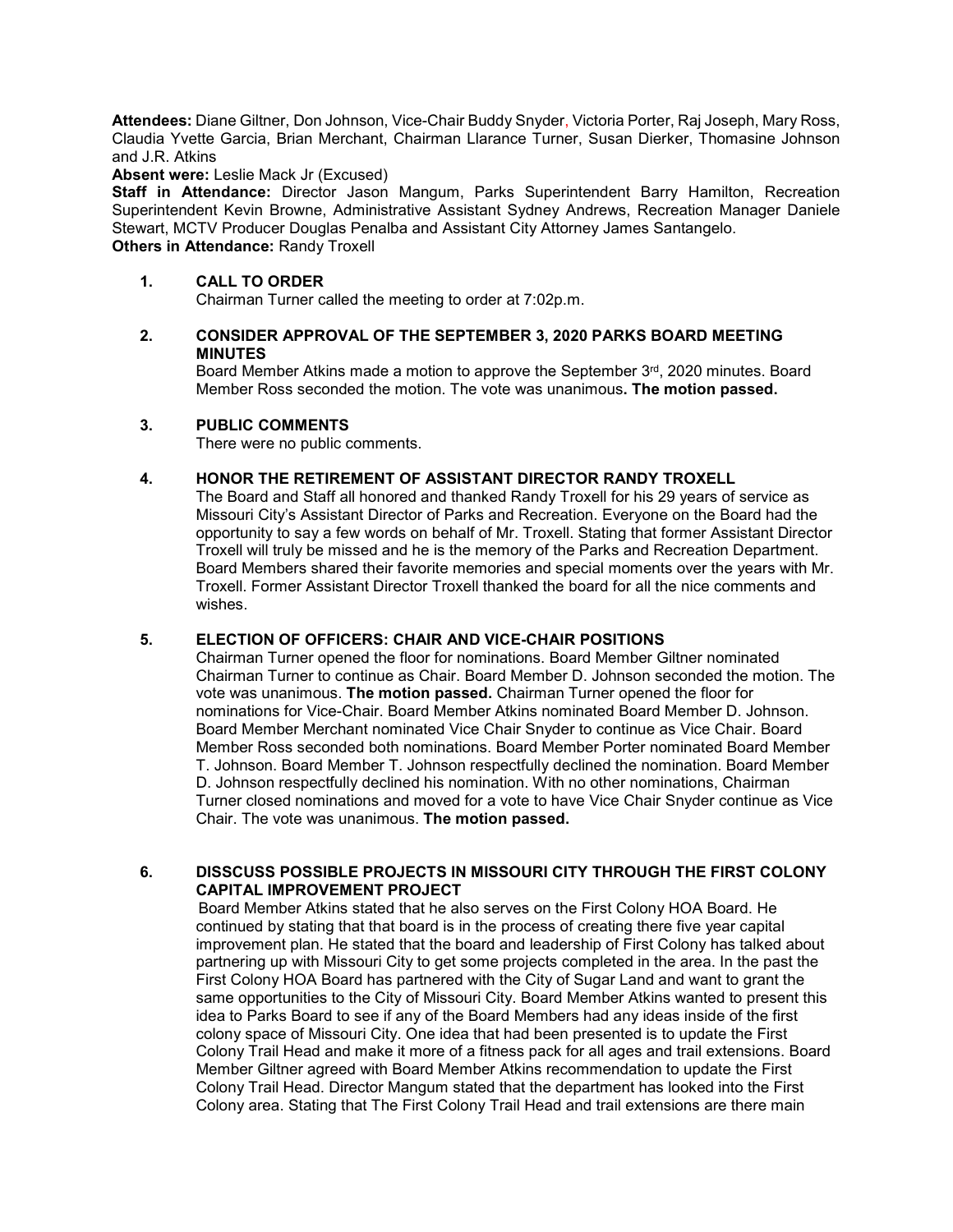focus in the area. Board Member Atkins stated that if any other members had any ideas to contact him directly. Board Member Joseph stated that he will be getting in contact with Board Member Atkins in regards to project ideas.

#### **7. DISCUSS PARKS AND RECREATION DEPARTMENT'S PURSUIT OF FUNDING FROM THE TEXAS PARKS AND WILDLIFE DEPARTMENT CO-OP GRANT**

Recreation Superintendent Browne gave a brief overview on the Texas Parks and Wild Life CO-OP Grant that the department is applying for. He stated that the grant is for underrepresented populations to have the opportunity to learn and partake in recreation outdoor activities. Superintendent Browne stated that the department did apply for this grant last year and was not awarded but, was giving great feedback which they are using to submit a new application this year. Board Member Ross questioned what day would the department be taking this item to Council. Recreation Superintendent Browne stated October 19th, 2020 and the grant application deadline is November  $6<sup>th</sup>$ , 2020.

## **8. CONSIDER NOMINATIONS FOR CITY MUNICIPAL VOLUNTEER PROGRAM AND SELECT WINNER OF DEPARTMENTAL AWARD**

Director Mangum gave a brief history on the Municipal Volunteer Program and the Departmental Award. Administrative Assistant Andrews stated that she and Board Member Giltner worked on the nomination for the Nichols Family which was provided in the packet. Board Member Giltner went on to note that the Nichols Family has participated in the Missouri City Tree Challenge, Missouri City Green's E-Waste Event, and Missouri City Memorial Tree Program, has funded scholarships for Mayors Youth Commission Seniors and more. Chairman Turner stated that he was very proud and honored that Board Member Giltner nominated the Nichols' Family. Chairman Turner motioned for the Parks Board Nomination for the City Municipal Award and Winner of the Departmental Award to be Tom and Regina Nichols. Board Member Giltner seconded the motion. The vote was unanimous. **The motion passed.**

## **9. STAFF REPORTS**

## *a. Parks Projects: Director Jason Mangum*

Director Mangum stated that the First Colony Trail has recently been improved, The Park Signage Project is ongoing with Mosley Park, Independence Park, and Roane Park receiving new signage. Upcoming projects will be replacing out dated playgrounds in the City. There are only four parks in the city that are due for an upgrade. Those parks are Ridgeview, Quail Green West, Hunters Trail, and Community Park. Community Park and Hunter Trail playgrounds are in the process of being replaced. Director Mangum also stated that if the board hasn't already to make sure to go to American Legion Park. Board Member Atkins stated that the residents by the First Colony truly appreciated the improvements made by the departments.

*b. Parks Operations: Parks Superintendent Barry Hamilton* Parks Superintendent Hamilton stated that his report was in the packet. There were no further questions.

*c. Recreation: Recreation Superintendent Kevin Browne* Recreation Superintendent Browne stated that the report was provided in the packet. He was happy to state that the department is able to expand on some of its program offering this fall. In October the department will host a Family Field Game, Activity Rental Kits that will be available at the Recreation Center from October 8<sup>th</sup>-October 22<sup>nd</sup>, Virtual Senior Bingo on October 15<sup>th</sup>, Friday Night Flicks at Community Park on October 16<sup>th</sup>, Modified Tricks and Treat that will be a "drive boo" event on October 24<sup>th</sup> at Community Park, and a pumpkin carving contest due October 28<sup>th</sup>. Recreation Manager Stewart shared that if the Parks Board know anyone or would like to participate in the Trick and Treats "Drive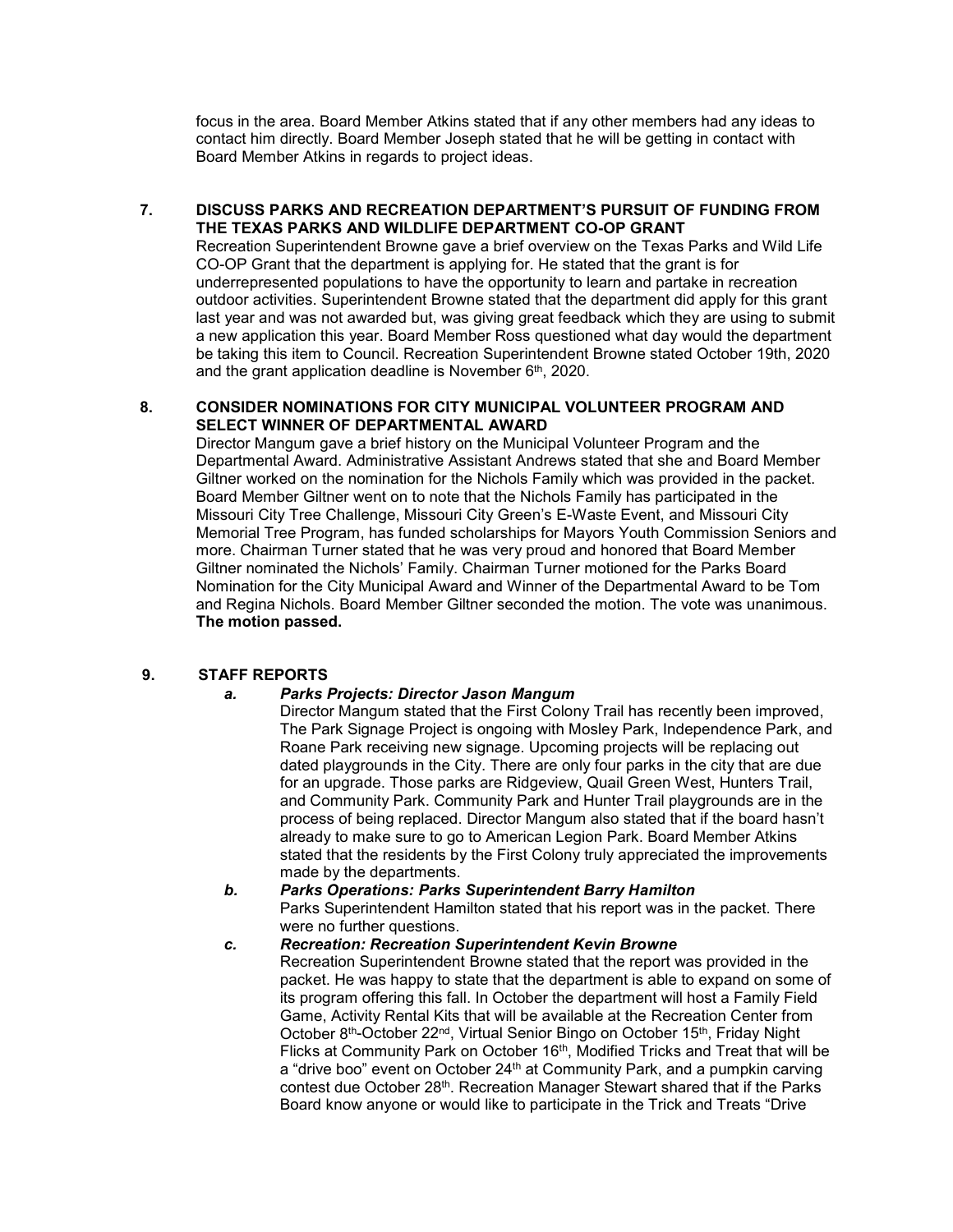Boo" event to contact her. Board Member T. Johnson stated that she would like to be a vendor for Tricks and Treats. Board Member Giltner stated that Missouri City Green normally participates so, she will get with the group to see if they would like to participate as well.

## **10. DIRECTORS REPORT**

#### *Parks and Recreation Director: Jason Mangum*

Director Mangum stated that the department is continuing to work on their CAPRA Accreditation. They are hoping to have an official visit in 2021 late spring/early summer. The Parks and Recreation Master Plan is in the process of being updated. The ADA Assessment and Transition Plan will be presented to Park Board next meeting for comments. Director Mangum shared an email from a satisfied resident saying thank you to the department for the outstanding service given at the Recreation Center during this time of COVID. He stated he was extremely grateful and thanked the Parks Board for helping the department successful carry out their mission. Chairman Turner complemented Director Mangum on a job well done. Board Member D. Johnson wanted to thank the parks and the recreation staff for being so welcoming and helpful.

## **11. BOARD REPORTS**

Board Member T. Johnson thanked everyone who come and attends the Farmers Market. She stated there will be another Blood Drive on November 12<sup>th</sup>. The Farmers Market will also be hosting a raffle on a "Thanks for Giving Reef" and all the proceeds will go towards the Missouri City Veterans Memorial. Board Member T. Johnson also mention that there will be a Virtual Walk for the Famers Market Partners/Alzheimer's Board and encouraged the board to participate. Chairman Turner informed the board to review the section in there binders on parkland dedications.

#### **12. ITEMS FOR NEXT AGENDA**

Presentation of the ADA Assessment Plan.

#### **13. ADJOURN**

With no further items to discuss, Chairman Turner adjourned the meeting at 8:11pm.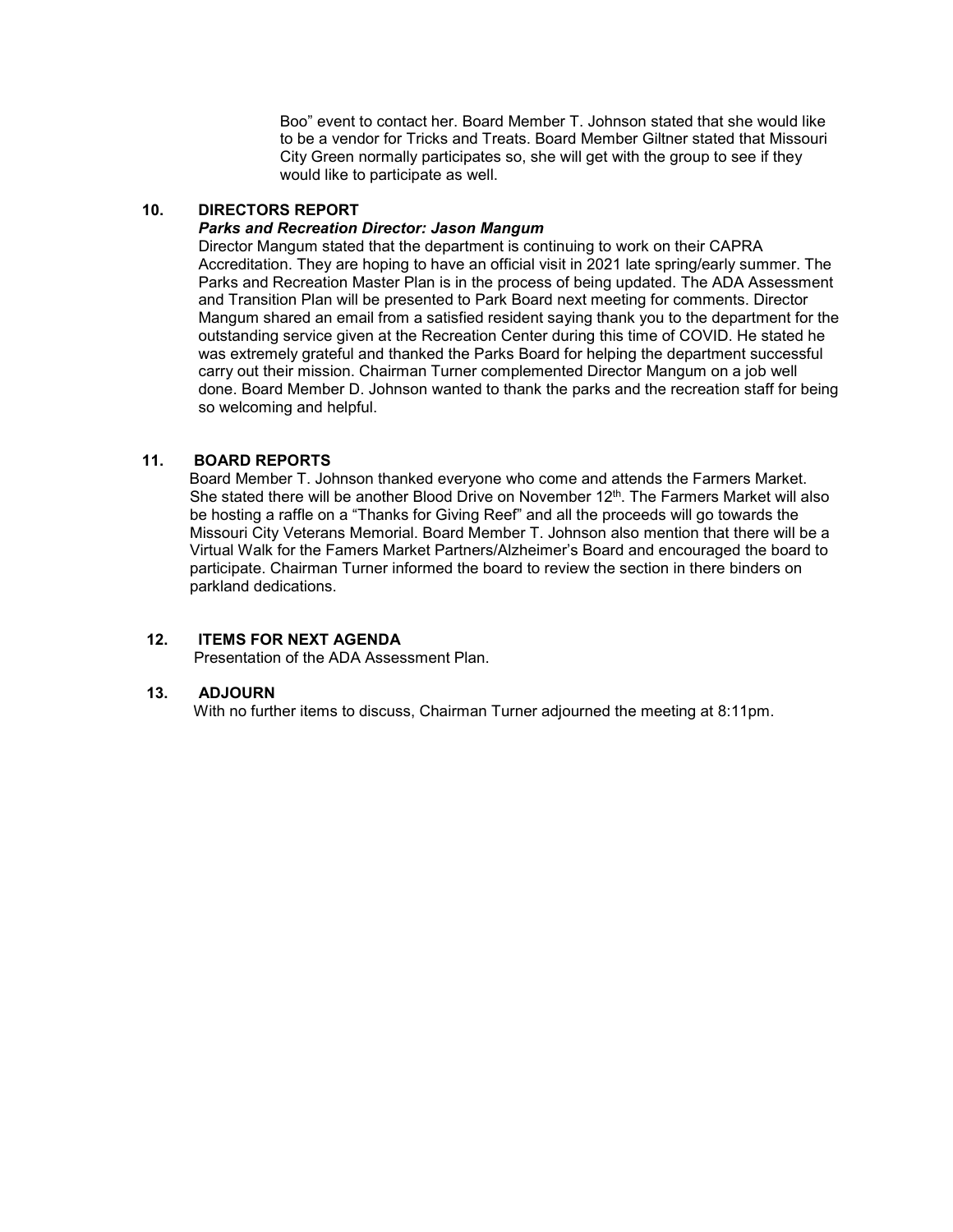

# **PARKS & RECREATION DEPARTMENT POLICIES AND PROCEDURES**

| <b>Subject</b>                     | Encroachment                                                                | <b>Reference Number</b><br><b>PARD-O-003</b>    |
|------------------------------------|-----------------------------------------------------------------------------|-------------------------------------------------|
| <b>Section</b>                     | Operations                                                                  | <b>Effective Date</b><br>11/xx/2020             |
| <b>Applicability</b>               | All Administrative and Full-Time<br><b>Parks &amp; Recreation Personnel</b> | <b>Supersedes Policy</b><br><b>Dated</b><br>n/a |
| <b>Director</b><br><b>Approval</b> |                                                                             | <b>Signature Date</b>                           |

Purpose: Missouri City Code of Ordinances Chapter 1 Sec 2.04 - The city shall have exclusive dominion, control and jurisdiction in, upon, over and under the public streets, sidewalks, alleys, highways, public squares and public ways within the corporate limits of the city, and in, upon, over and under all public property of the city. With respect to each and every public street, sidewalk, alley, highway, public square, public park or other public way within the corporate limits of the city, the city shall have the power to establish, maintain, improve, alter, abandon or vacate the same; to regulate the use thereof, including but not limited to the right to erect traffic signals, lights and signs thereon; and to abate and remove in a summary manner any encroachment thereon.

Authority: Missouri City Parks and Recreation Director has the authority from the City Manager for the administration of the Parks and Recreation Department. Missouri City Ordinance No. 0-77-18 gives the Director the responsibility to implement and administer Parks and Recreation policies for the city.

## **Definitions**

Encroachment is the use of park property for private purposes that includes, but is not limited to, the following: placement of personal property such as fences, equipment, patios, yard clippings, storage sheds, swimming pool; and/or the destruction or manipulation of topography which includes the disturbance of soil, vegetation, and drainage patterns.

| <b>Effective Date</b> | Supersedes Reg. Dated | Reference Number |             |
|-----------------------|-----------------------|------------------|-------------|
| 11/xx/2020            | N/A                   | PARD-0-003       | Page 1 of 2 |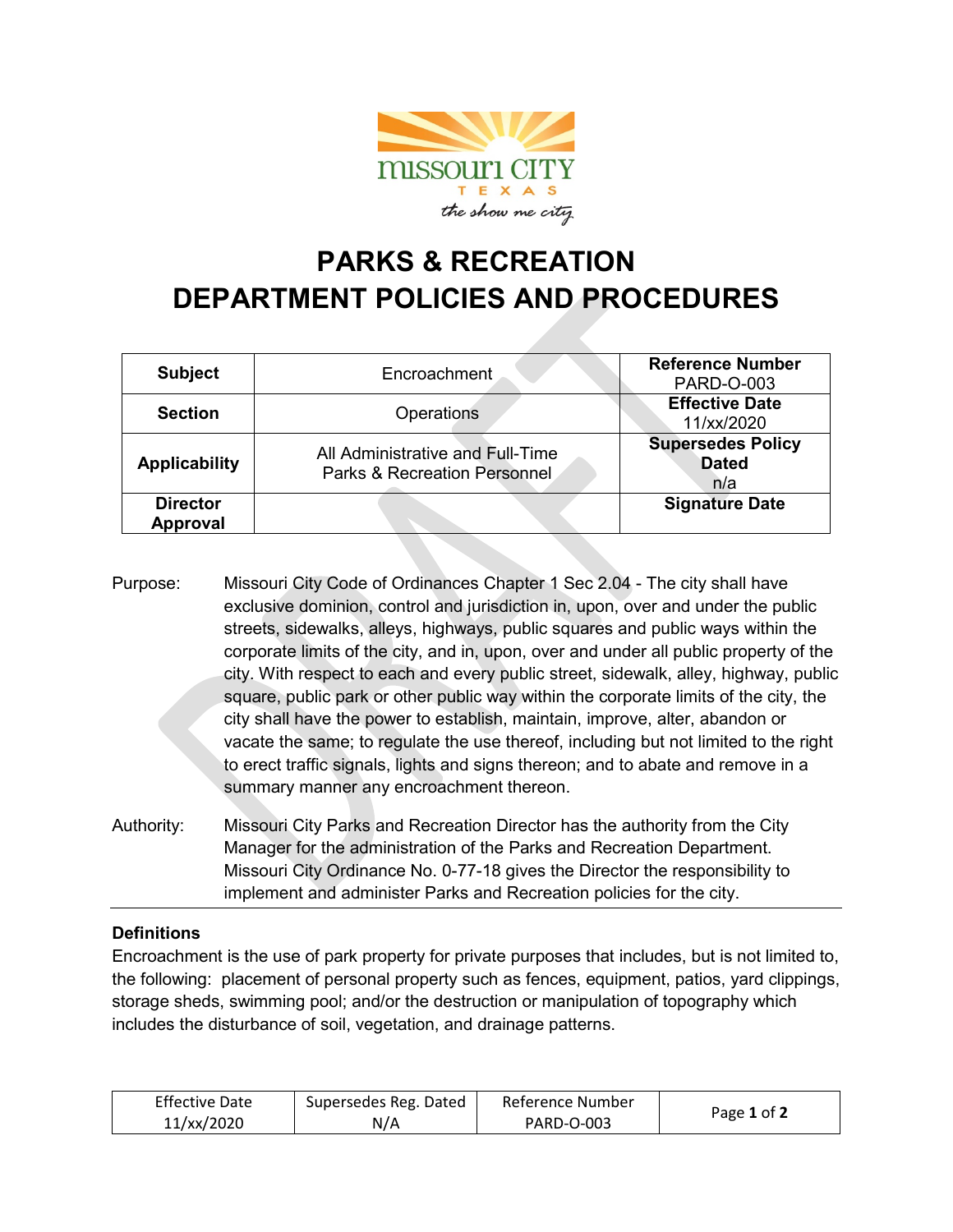## **Department Policy**

The Parks, Recreation Department shall provide, protect and preserve a Park System that promotes recreational, cultural and outdoor experiences for the Missouri City Community. It is the responsibility of the Parks and Recreation Department to identify and remove unauthorized encroachments and other physical alterations of parkland and restore parkland to a preexisting state or better.

## **Procedure**

Parks staff is responsible for identifying encroachments within parks and reporting such encroachments to the Director. The PARD Director or designee is responsible for contacting Code Enforcement to initiate contact with the property owner or other persons responsible for the encroachment to remove the encroachment.

When Parks and Recreation property is altered without authorization:

- 1. Parks and Recreation Department staff will field-verify that an encroachment has occurred on parkland. If a survey is required to determine the encroachment, a survey will be done at the department's expense.
- 2. When an encroachment has been verified, the Director or designee shall contact Code Enforcement to initiate contact with the property owner or other persons responsible for the encroachment to remove the encroachment.
- 3. If the property owner fails to comply with the original or extended deadlines, the Parks and Recreation Department will remove the encroachment and restore the parkland to a preexisting state or better.
- 4. The City Attorney shall send a letter to the property owner to recover the costs for restoration of the property.

| <b>Effective Date</b> | Supersedes Reg. Dated | Reference Number | Page 2 of 2 |
|-----------------------|-----------------------|------------------|-------------|
| 11/xx/2020            | N/A                   | PARD-O-003       |             |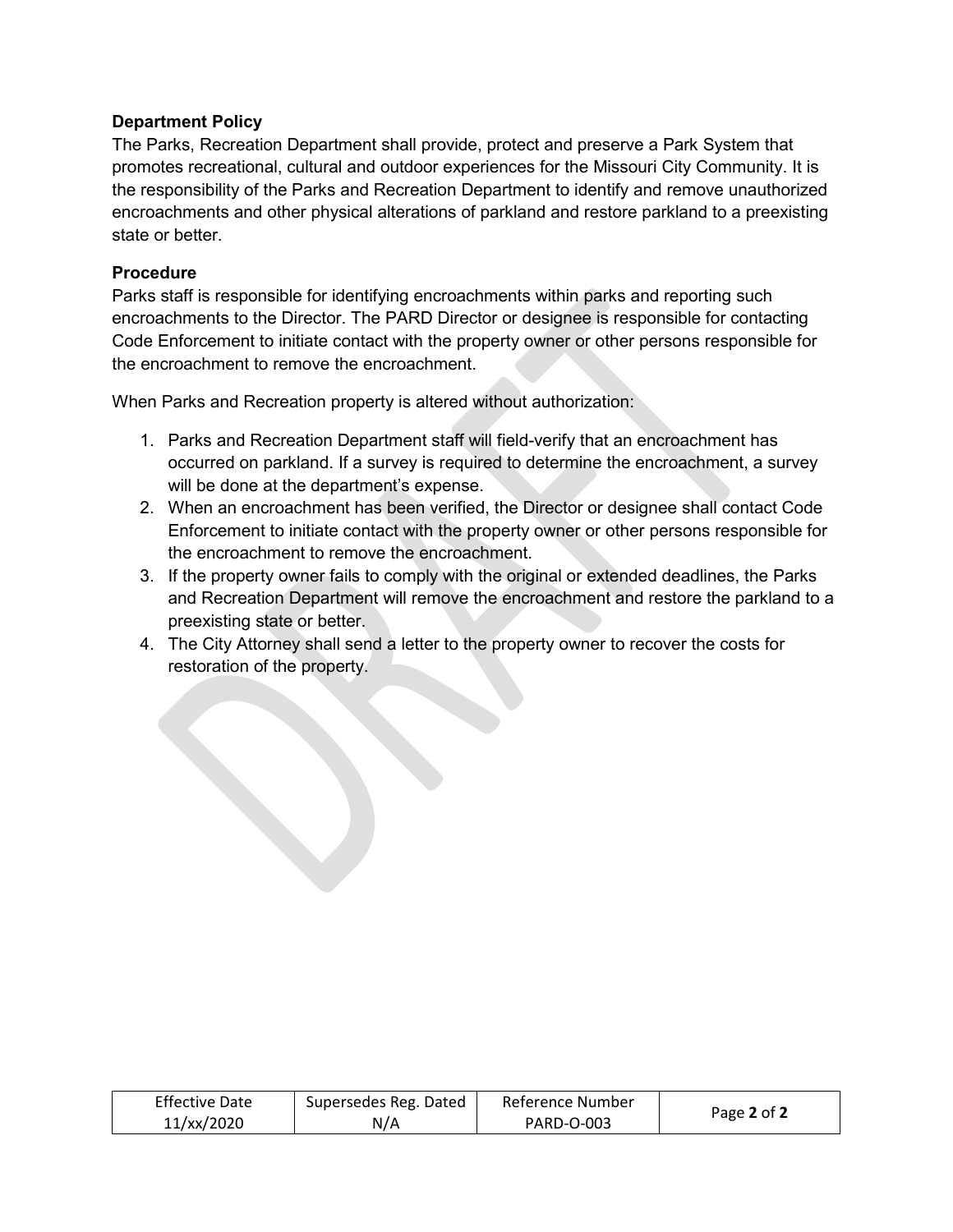# **Park Projects Update**

## **October 2020**

## **Ongoing Projects**

## **American Legion Park**

We have started sidewalk installation on both sides of the monument. Unfortunately due to COVID 19 guidelines for public safety, the restroom facility will remain closed until further notice.





## **Park Facilities Assessment**

This document will help identify repair/replacement projects in our next CIP request cycle and Master Plan Update. Staff is continuing to work on Priority 1-3 items at several park locations.

#### **Park Signage Project**

- **PZ:**
- **CIP:** 2 new signs are in the works but the parks have not been decided on.

#### **Bicentennial Park**

**PZ 3:** Park Assessment Priority 1 items for Bicentennial Park are being planned by Staff. Items for improvement include ADA access, area lighting, repairs to playground border, swing, benches and picnic tables, water meter connections and replacing the perimeter fencing. Surfacing in the playground has been upgraded.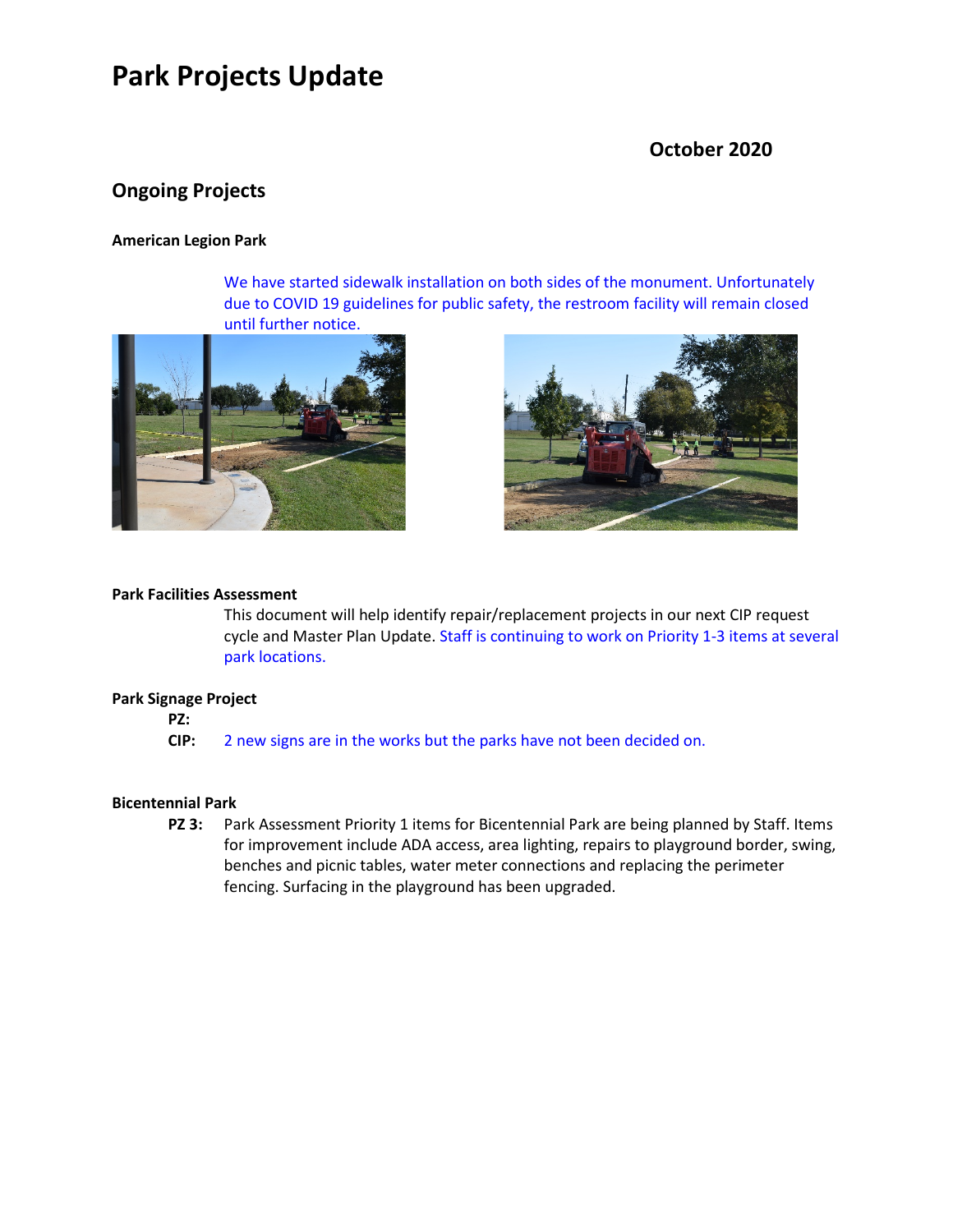# **Monthly Report**

## **October, 2020**

## **Park Maintenance - weekly**

Inspected all park properties including; playgrounds, park amenities and trails Litter collection completed at all park locations Leveled the surfacing at all playgrounds Weed sprayed as needed Finish mowed as needed Tractor mowed as needed Performed weekly maintenance on the softball fields at Community Park

## **Other Items**

Removed windscreens at the Recreation and Tennis Center and reinstalled them Performed preventative maintenance on tractors and mowing decks Removed dangerous trees at Mosley Park Repaired a photo cell at the Hwy 90 monument Cleaned restrooms at Buffalo Run and Community Parks Completed reinstallation of windscreens at the Recreation and Tennis Center Repaired ruts and installed a new park rules sign at MacNaughton Park Installed new trail mileage signs at Ridgeview, Community, Hunters Glen and American Legion Parks Replaced 2 picnic tables and removed an old park sign at Hunters Glen Park Picked up hay for decorating at the Recreation and Tennis Center Performed our monthly safety training Repaired fencing at StaMo Sports Complex NIMS training for Frankie Villarreal Picked up pumpkins for Tricks and Treats Drive Boo Installed a lightning detector in the Little League Complex at Community Park Prepared for and provided logistical support for Friday Night Flicks Began irrigation repairs in the little league complex at Community Park Repaired the fence and removed overgrowth at the Hagerson Tract Installed signs for Tricks and Treats Drive Boo Removed a fallen tree from a sidewalk at Buffalo Run Park Installed lightning detectors at Hunters Glen Park and StaMo Sports Complex Repaired the gate at the Parks Maintenance Building Repaired security lights in the softball complex of Community Park and Oyster Creek Trail Provided logistical support for kayak training at Buffalo Run Park and Tricks and Treats Drive Boo Repaired a gate on a restroom building at Buffalo Run Park Cleaned all park restrooms Repaired fencing at Hunters Trail Park Retied windscreens at the Recreation and Tennis Center Installed a memorial bench at MacNaughton Park Assisted Fleet with repairs on a tractor Removed Tricks and Treats Drive Boo signs Box bladed dirt piles at Community Park Repaired the bridge on Hunters Glen Trail

#### **Forestry**

NIMS training for Jose Castillo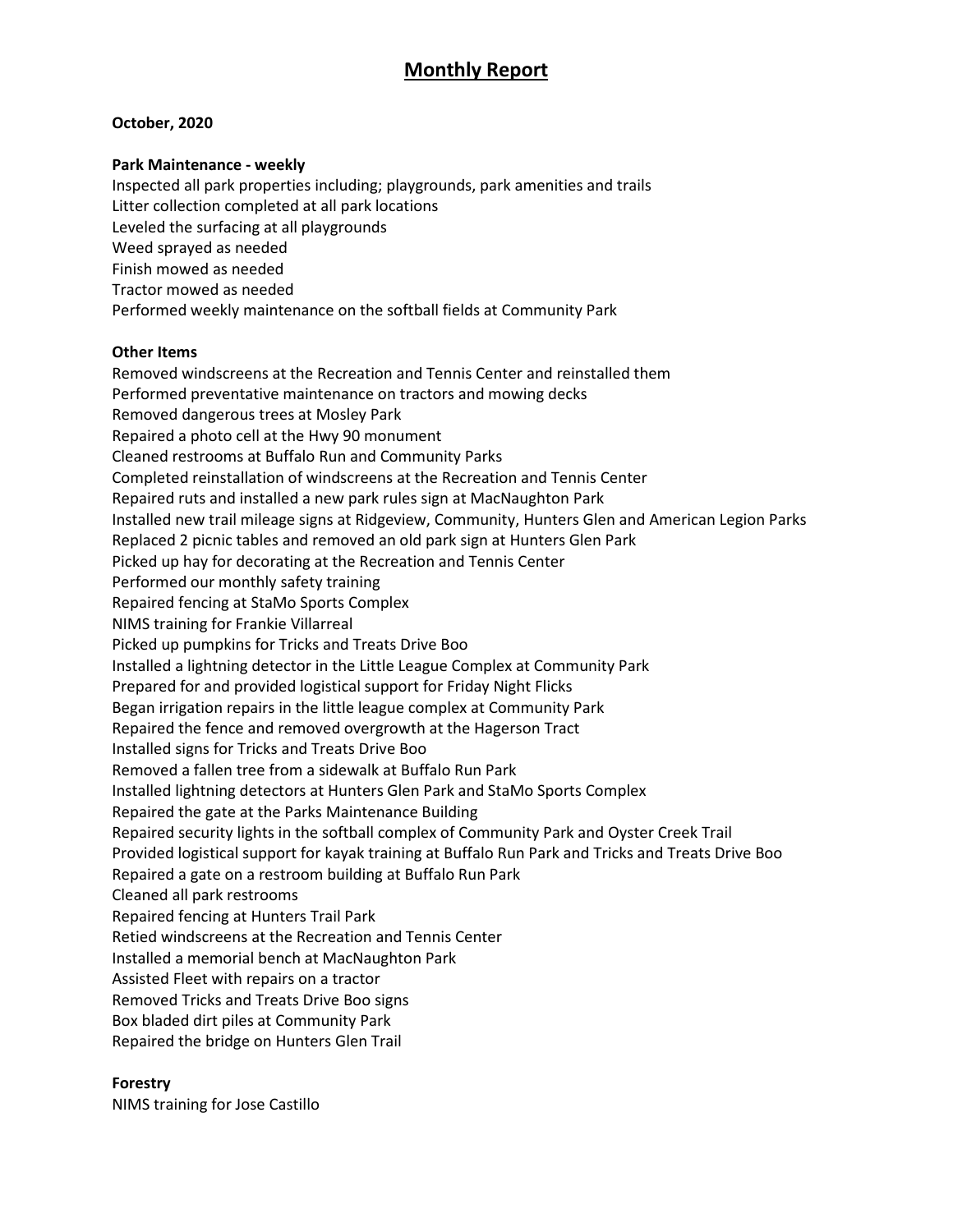## **Monthly Report**

Cleaned flower beds, treated for ants and picked up branches at Oak Hill Park Removed dangerous tress at Mosley Park Trimmed trees, treated for ants and weed sprayed tree circles at StaMo Sports Complex Paul out- COVID leave Water bag removals & repairs Oyster Creek Trail prune & spray Community Park & Oyster Creek Trail spray Prep Community Park new planting area New bed maintenance contractor orientation Freedom Tree fence line prune 90 A bed replacements Police station tree pruning Planted 2 trees at Ridgeview & 2 at Independence Park Re-sod sections of American Legion Park & 90A monument Spray parks Water new trees Hunters Trail & American Legion Parks prune & chip American Legion Park prune & chip Recreation and Tennis Center landscaping Planted replacement plants at Mosley Park and City Hall

Flowerbed inspections

Park spraying